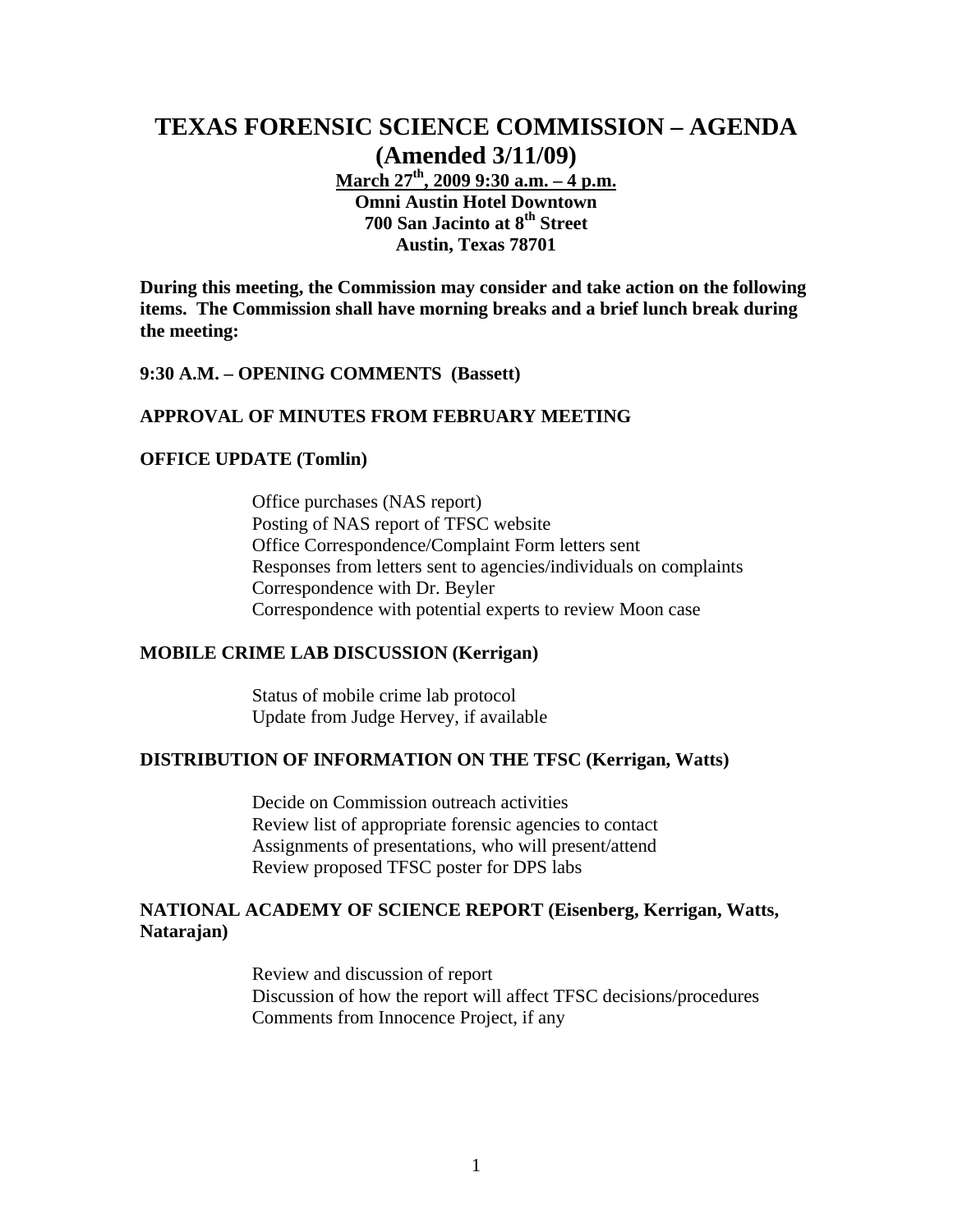### **DISCUSSION OF SELF-REPORTING PROCEDURES (Kerrigan)**

Review of proposed lab reporting form Procedure for processing self-reporting forms Website access to self-reporting form

# **DISCUSSION OF REVISIONS TO CURRENT TFSC COMPLAINT FORM (Kerrigan)**

Review of proposed complaint form revisions Discussion of options for submitting complaint online Develop disclaimer language for issues of confidentiality

### **DISCUSSION OF ANONYMOUS COMPLAINTS**

Decide how anonymous complaints will be handled/investigated Discuss issues of confidentiality for anonymous complaints Comments from AG's office, if any Discuss how to respond to anonymous complaints Decide how to record anonymous complaints Briefing from Assistant Attorney General Regarding "Whistleblower Act"

# **REVIEW OF ANY COMPLAINT FORMS RECEIVED AND FINAL DECISIONS TO DENY OR REVIEW**

Update on recent correspondence for pending complaints (Tomlin) Distribute updated complaint list

### **LEGISLATIVE BUDGETING (Bassett)**

Update on any legislative activity/contact Contact with Senator Whitmire's office

### **PUBLIC COMMENT PERIOD**

### **WILLIS/WILLINGHAM INVESTIGATION (Kerrigan, Natarajan)**

Update on contract with purchasing department Contract with Dr. Beyler Communications regarding the investigation

#### **MOON INVESTIGATION (Eisenberg)**

Further consideration of potentially available experts Communication with potential candidates Review of any proposals received Selection of an expert to review the Moon case